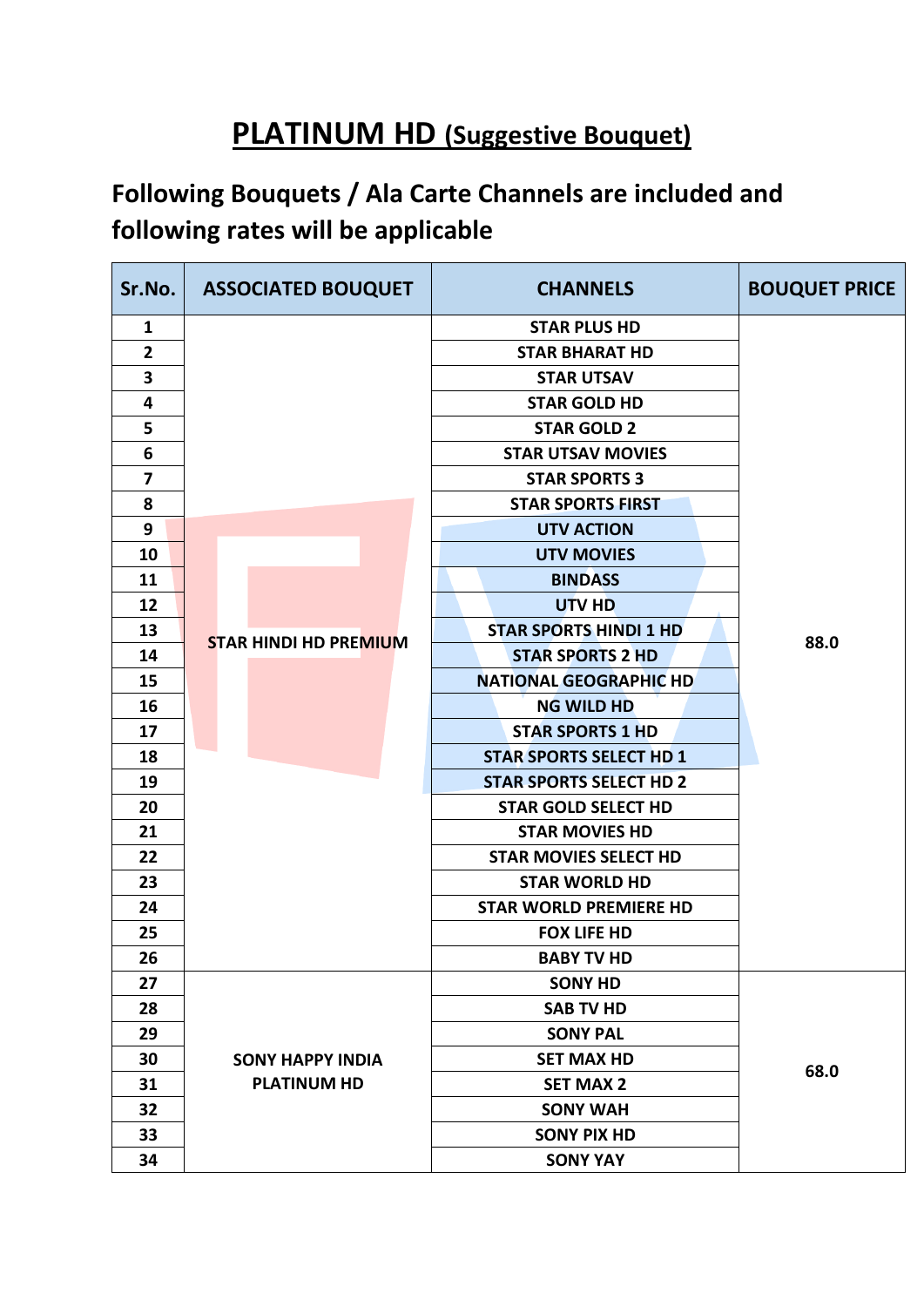| 35 |                                 | <b>SONY AATH</b>                |      |
|----|---------------------------------|---------------------------------|------|
| 36 |                                 | <b>SONY BBC EARTH HD</b>        |      |
| 37 |                                 | <b>SONY SIX HD</b>              |      |
| 38 |                                 | <b>SONY TEN 1 HD</b>            |      |
| 39 |                                 | <b>SONY TEN 2 HD</b>            |      |
| 40 |                                 | <b>SONY TEN 3 HD</b>            |      |
| 41 |                                 | <b>CNBC AWAAZ</b>               |      |
| 42 |                                 | <b>CNBC TV18</b>                |      |
| 43 |                                 | <b>CNN NEWS18</b>               |      |
| 44 |                                 | <b>COLORS</b>                   |      |
| 45 |                                 | <b>COLORS CINEPLEX SUPERHIT</b> |      |
| 46 |                                 | <b>HISTORY TV18</b>             |      |
| 47 |                                 | <b>MTV</b>                      |      |
| 48 |                                 | <b>MTV BEATS</b>                |      |
| 49 |                                 | <b>NEWS18 BIHAR</b>             |      |
| 50 |                                 | <b>NEWS18 MP CHATTISGARH</b>    |      |
| 51 |                                 | <b>NEWS18 INDIA</b>             |      |
| 52 | <b>COLORS WALA HINDI VALUE</b>  | <b>NEWS18 PUNJAB HH</b>         | 25.0 |
| 53 |                                 | <b>NEWS18 RAJASTHAN</b>         |      |
| 54 |                                 | <b>NEWS18 UP UK</b>             |      |
| 55 |                                 | <b>NEWS18 URDU</b>              |      |
| 56 |                                 | <b>NICK JUNIOR</b>              |      |
| 57 |                                 | <b>NICK</b>                     |      |
| 58 |                                 | <b>NEWS18 ASSAM</b>             |      |
| 59 |                                 | <b>COLORS RISHTEY</b>           |      |
| 60 |                                 | <b>COLORS CINEPLEX</b>          |      |
| 61 |                                 | <b>SONIC</b>                    |      |
| 62 |                                 | VH1                             |      |
| 63 |                                 | <b>ZEE TV</b>                   |      |
| 64 |                                 | & TV                            |      |
| 65 |                                 | <b>ZEE ANMOL</b>                |      |
| 66 |                                 | <b>BIG MAGIC</b>                |      |
| 67 |                                 | <b>ZEE CINEMA</b>               |      |
| 68 |                                 | <b>&amp; PICTURES</b>           |      |
| 69 | <b>ZEE FAMILY PACK HINDI SD</b> | <b>ZEE BOLLYWOOD</b>            | 39.0 |
| 70 |                                 | <b>ZEE ACTION</b>               |      |
| 71 |                                 | <b>ZEE ANMOL CINEMA</b>         |      |
| 72 |                                 | <b>ZEE CLASSIC</b>              |      |
| 73 |                                 | <b>ZEE NEWS</b>                 |      |
| 74 |                                 | <b>ZEE HINDUSTAN</b>            |      |
| 75 |                                 | <b>ZEE BUSINESS</b>             |      |
| 76 |                                 | <b>ZEE ZEST</b>                 |      |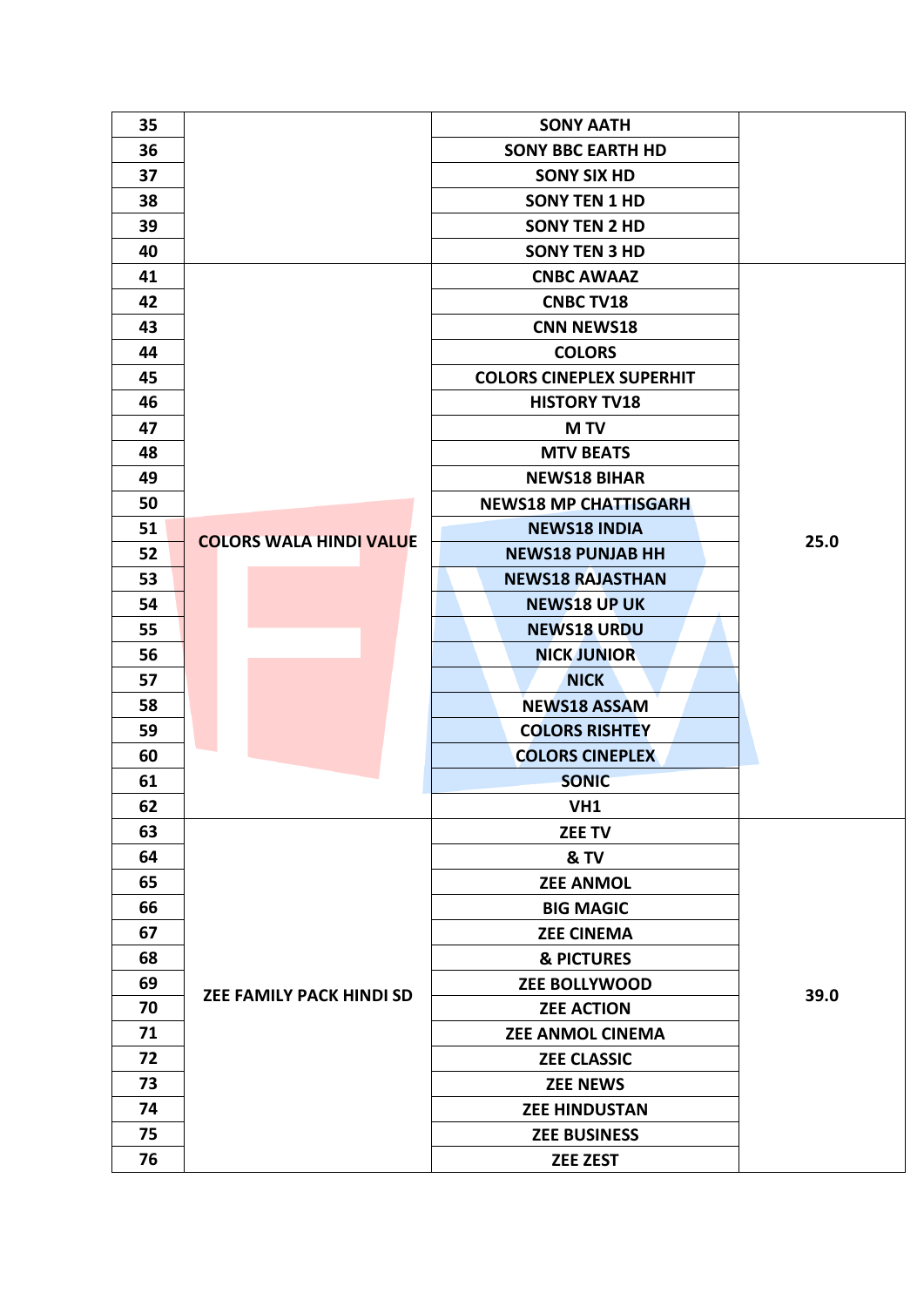| 77  |                               | <b>ZEE ZING</b>                   |      |
|-----|-------------------------------|-----------------------------------|------|
| 78  |                               | <b>ZEE SALAAM</b>                 |      |
| 79  |                               | <b>ZEE GANGA</b>                  |      |
| 80  |                               | <b>ZEE BIHAR JHARKHAND</b>        |      |
| 81  |                               | <b>ZEE PUNJAB HH</b>              |      |
| 82  |                               | ZEE MADHYA PRADESH CHATISGARH     |      |
| 83  |                               | <b>ZEE NEWS RAJASTHAN</b>         |      |
| 84  |                               | ZEE UTTAR PRADESH UTTRAKHAND      |      |
| 85  |                               | <b>ZEE 24 KALAK</b>               |      |
| 86  |                               | <b>DISCOVERY HD</b>               |      |
| 87  |                               | <b>ANIMAL PLANET HD</b>           |      |
| 88  |                               | <b>TLC HD</b>                     |      |
| 89  |                               | <b>INVESTIGATION DISCOVERY HD</b> |      |
| 90  | <b>BASIC INFOTAINMENT HD</b>  | <b>DISCOVERY KIDS</b>             | 10.0 |
| 91  | <b>PACK</b>                   | <b>EURO SPORTS</b>                |      |
| 92  |                               | <b>DISCOVERY SCIENCE</b>          |      |
| 93  |                               | <b>DISCOVERY TURBO</b>            |      |
| 94  |                               | <b>EURO SPORTS HD</b>             |      |
| 95  |                               | <b>TIMES NOW WORLD HD</b>         |      |
| 96  |                               | <b>TIMES NOW</b>                  |      |
| 97  |                               | <b>MIRROR NOW</b>                 |      |
| 98  |                               | <b>ET NOW</b>                     |      |
| 99  |                               | <b>ET NOW SWADESH</b>             |      |
| 100 | <b>TIMES GLOBAL BOUQUET 3</b> | <b>ZOOM</b>                       | 8.0  |
| 101 |                               | <b>ROMEDY NOW</b>                 |      |
| 102 |                               | <b>MOVIES NOW HD</b>              |      |
| 103 |                               | <b>MNX HD</b>                     |      |
| 104 |                               | <b>TIMES NOW NAVBHARAT HD</b>     |      |
| 105 |                               | MN+HD                             |      |
| 106 |                               | <b>DISNEY</b>                     |      |
| 107 |                               | <b>DISNEY JUNIOR</b>              |      |
| 108 | <b>DISNEY KIDS PACK</b>       | <b>HUNGAMA</b>                    | 10.0 |
| 109 |                               | <b>SUPER HUNGAMA</b>              |      |
| 110 |                               | <b>CARTOON NETWORK</b>            |      |
| 111 | <b>TURNER FAMILY HD PLUS</b>  | <b>CNN</b>                        |      |
| 112 | <b>PACK</b>                   | <b>POGO</b>                       | 6.5  |
| 113 |                               | <b>CARTOON NETWORK HD+</b>        |      |
| 114 |                               | <b>NDTV 24x7</b>                  |      |
| 115 | <b>NDTV ULTRA</b>             | <b>NDTV INDIA</b>                 |      |
| 116 |                               | <b>NDTV PROFIT</b>                | 3.50 |
| 117 |                               | <b>NDTV GOODTIMES</b>             |      |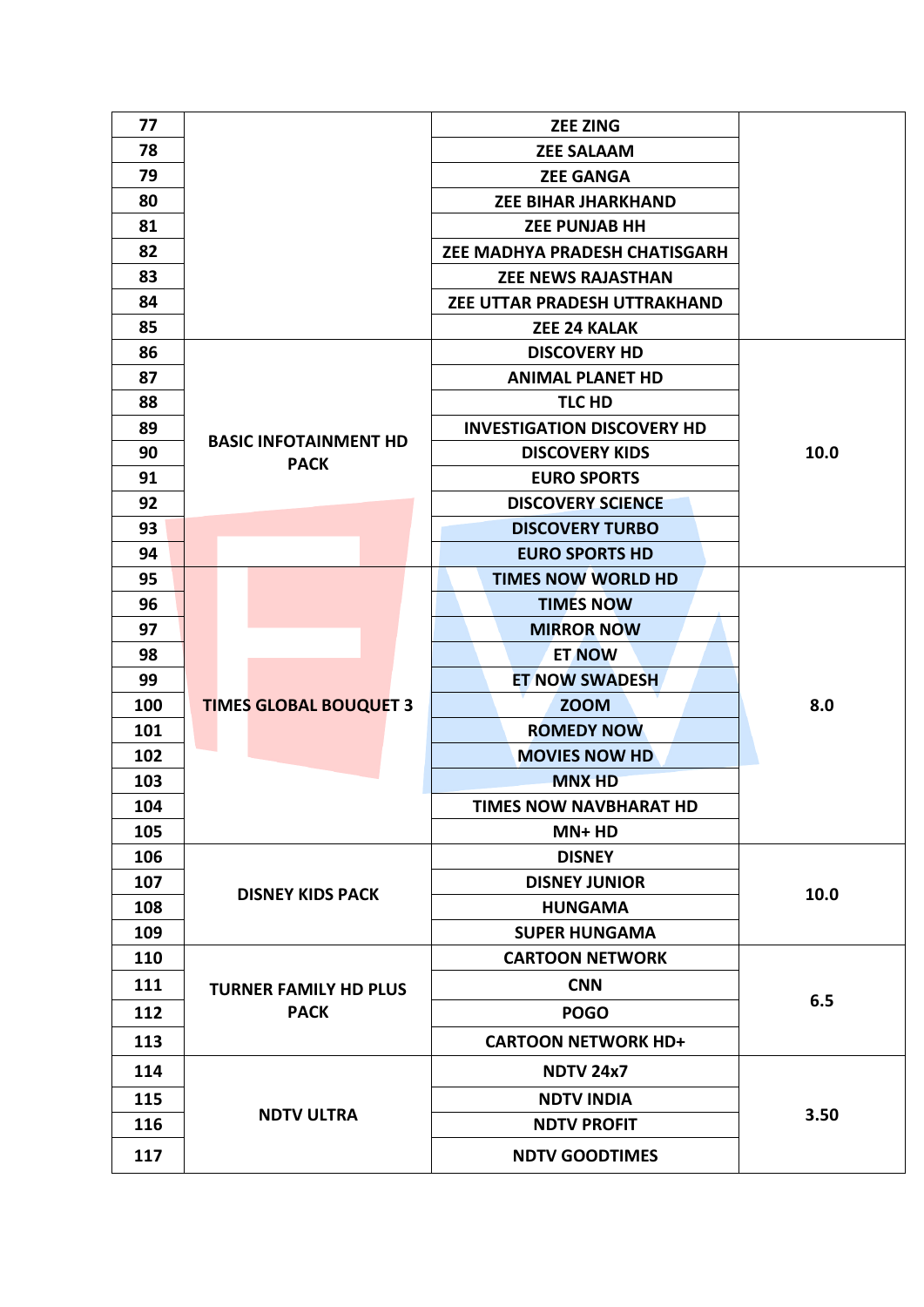| 118                        |                             | <b>AAJ TAK HD</b>        |        |  |  |
|----------------------------|-----------------------------|--------------------------|--------|--|--|
| 119                        | <b>TVTN NEWS HD BOUQUET</b> | <b>GOOD NEWS TODAY</b>   | 1.0    |  |  |
| 120                        |                             | <b>INDIA TODAY</b>       |        |  |  |
| 121                        |                             | <b>EPIC</b>              |        |  |  |
| 122                        | <b>APNA EPIC VALUE PACK</b> | <b>GUBBARE</b>           | 2.0    |  |  |
| 123                        |                             | <b>FILAMCHI BHOJPURI</b> |        |  |  |
| 124                        | <b>BBC WORLD NEWS</b>       | <b>BBC WORLD NEWS</b>    | 0.50   |  |  |
| 125                        | <b>BBC CBEEBIES</b>         | <b>BBC CBEEBIES</b>      | 0.50   |  |  |
| 126                        | <b>ZEE PUNJABI</b>          | <b>ZEE PUNJABI</b>       | 3.0    |  |  |
| 127                        | <b>ETV BAL BHARAT</b>       | <b>ETV BAL BHARAT</b>    | 4.0    |  |  |
|                            |                             |                          |        |  |  |
| <b>TOTAL CHANNEL PRICE</b> |                             |                          | 269.0  |  |  |
|                            |                             |                          |        |  |  |
| <b>PACKAGE DISCOUNT</b>    |                             |                          | 38.80  |  |  |
|                            |                             |                          |        |  |  |
| <b>NET CHANNEL PRICE</b>   |                             |                          | 230.20 |  |  |
|                            |                             |                          |        |  |  |
| <b>NCF CHARGES***</b>      |                             | 130.0                    |        |  |  |
|                            |                             |                          |        |  |  |
|                            | <b>TOTAL</b>                |                          | 360.20 |  |  |
|                            |                             |                          |        |  |  |
|                            | <b>GST</b>                  |                          | 64.83  |  |  |
|                            |                             |                          |        |  |  |
| <b>MRP(INCLUSIVE GST)</b>  |                             |                          | 425 ** |  |  |

## **Breakup of MRP (Without GST)**

| MSO Share (Bill to LCO incl. Broadcaster Share) | 227.97 |
|-------------------------------------------------|--------|
|                                                 |        |
| <b>LCO Share</b>                                | 132.20 |

## **\*\*\*VAS Services Price Rs.39/- Per STB Per Month.Free with this pack.**

\*\*\* Customer has option to opt only BST\_NCF\_DD which has 29 mandatory DD Channels or can opt BST\_NCF which has 91 Channels in addition to 29 mandatory DD Channels.

\* No Broadcaster / VAS / BST package can be altered / discontinued in case subscriber has opted for Value Bouquet.

\* In case subscriber want to migrate to new bouquet / ala carte channels / broadcaster bouquet, rates as per tariff order will be applicable.

\* Subscriber has Option to subscribe to 91 FTA channels in addition to mandatory DD Channels.

\* Subscriber can opt for BST\_NCF\_DD Base pack and will get 29 DD channels only.

\* Subscriber can opt for BST\_NCF Base pack and will get 91 additional channels.

\* Additional Ala Carte channel / bouquets can be opted along with Value package and will be charged extra.

\* Network Capacity Fee (NCF) of Rs.130/- is applicable on the bouquet.

\* Bouquet composition and rates can be changed by Fastway as per Tariff order dated 3rd March 2017.

\* Channel availability will be subject to Headend capacity and technical feasibility in respective locations.

\* Subscriber is liable to pay other charges like STB rental, STB Maintenance, etc based on availed scheme.

\* Other packs and channels in Ala Carte also available.